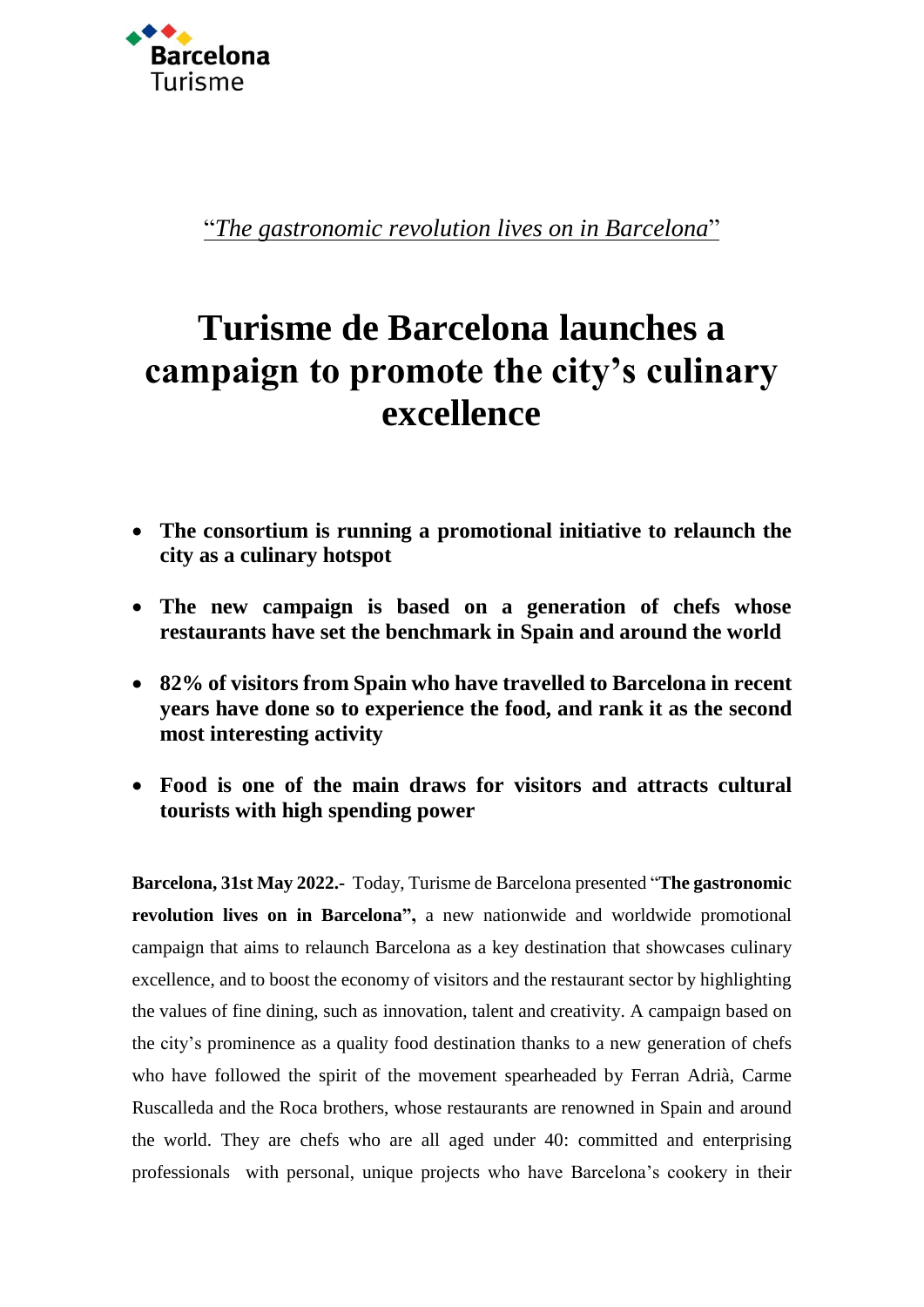

DNA. They are not so much influenced by a specific type of cookery or technique, but by a passion for what they do, a desire to share and take risks. This spirit of cutting-edge Catalan cookery has prompted the consortium to launch this month's campaign, which is intended to go on well into the future.

The campaign will begin this June in Spain and the rest of Europe and will focus on established, highly prestigious restaurants, while emphasising the fact that Barcelona has become a test bed for many young chefs who are open to influences from around the world and committed to using local produce. Their projects have made a decisive contribution to **democratising fine dining** and bringing it to a wider audience.

## **After the pandemic**

After two difficult years for the sector due to the COVID pandemic, the campaign launches when the recovery seems to be a reality. With the return of visitors from Spain and abroad, some restaurants reopened, such as Albert Adrià's Enigma, the Iglesias brothers' Teatro, Jaume Marambio and Victoria Maccarone's Alapar, Paco Méndez's Mexican Come and Tamae Bar, and Albert Raurich and Eugeni de Diego's open kitchen that combines a bar and delivery service. The city's hotel kitchens are also at the peak of their powers: Rafa Zafra has opened Amar at the Palace; Gastón Acurio has returned to the rooftop restaurant Terrat at the Mandarin Oriental Barcelona; Alain Guiard has opened Contraban at the Wittmore Hotel; Rafa de Bedoya continues at the restaurant Aleia at the Casa Fuster, and Víctor Torres has taken the helm at Quirat, at the new InterContinental Barcelona. And 25 new fine-dining restaurants are set to open in the second half of 2021 and the first half of 2022.

## **Culture, identity and tradition**

Food is the main draw for visitors as an activity of excellence and quality and a sign of identity and tradition. It attracts visitors with high spending power and also brings together all the characteristics that add value to current travel trends: respect for culture and traditions, a healthy lifestyle, authenticity, sustainability, experiences, knowledge… With its diverse offering, it presents an opportunity to promote, decentralise and deseasonalise.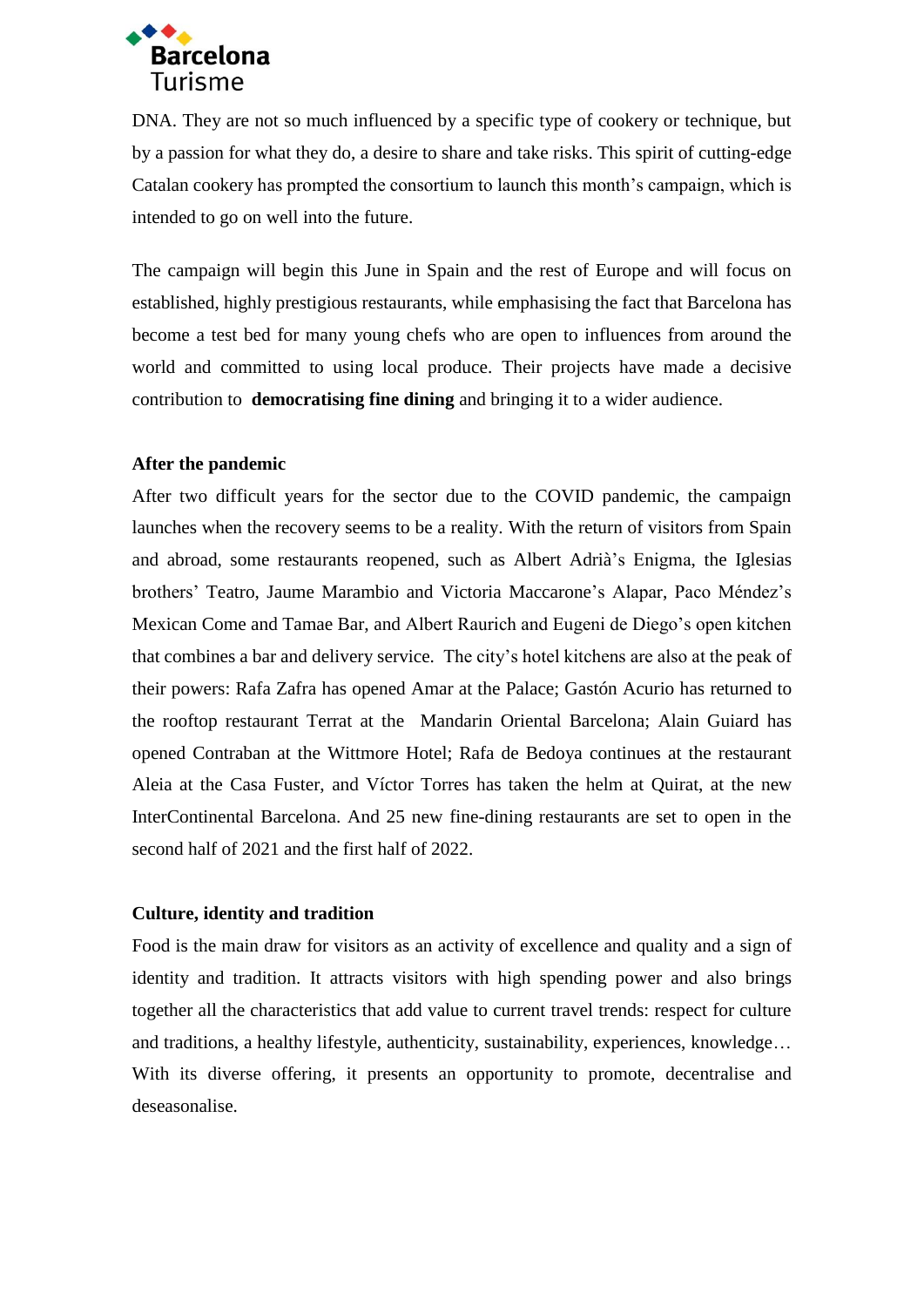







# **The campaign**

The campaign "*The gastronomic revolution lives on in Barcelona*" focuses on the four core areas in which Barcelona excels in its food offering, and highlights the values of fine dining in sustainability and innovation:

- **1)** Brilliance and innovation
- **2)** Respect for tradition while looking to the future
- **3)** Sustainability
- **4)** Produce (local and seasonal).

The campaign narrative uses food as a strand to convey a specific and authentic **lifestyle** and a return to its roots, where the revolution entails a commitment to **quality** and **locally sourced produce**, with respect for traditions, a search for a simple life and an authentic and rewarding experience.

A **high-profile campaign**, with its sights set on the future, versatile for the different incoming markets, anchored to the strategic pillars of the **Barcelona brand**, with a targetsegmentation strategy the seeks maximum efficiency.

The campaign targets food travellers, aged 35 and upwards, with purchasing power and a mid-to-high and high socioeconomic status, motivated by culture (cookery as part of culture) and fine dining (food as an experience).